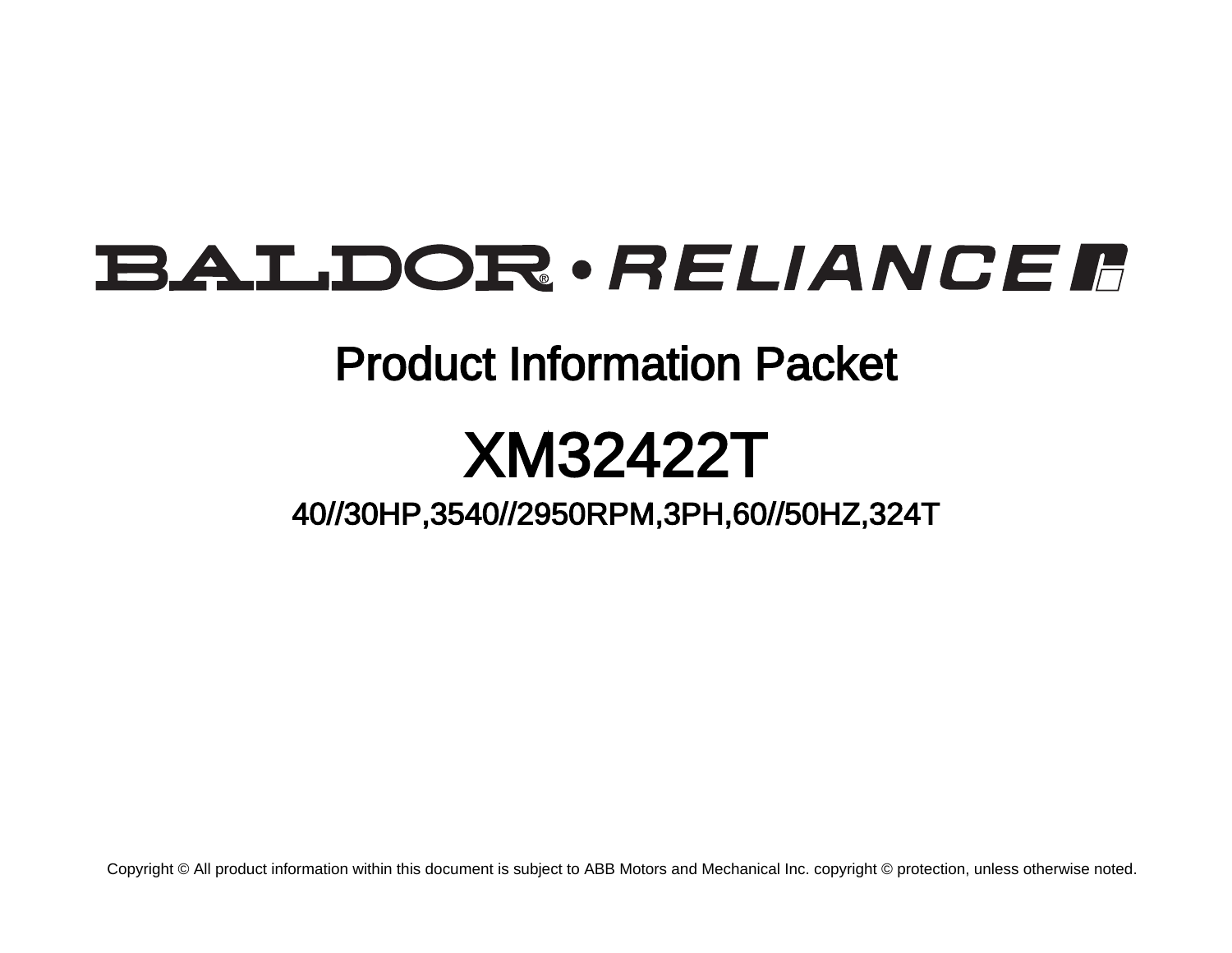# BALDOR · RELIANCE F Product Information Packet: XM32422T - 40//30HP,3540//2950RPM,3PH,60//50HZ,324T

| <b>Part Detail</b> |    |             |            |             |        |                      |            |  |
|--------------------|----|-------------|------------|-------------|--------|----------------------|------------|--|
| Revision:          |    | Status:     | PRD/A      | Change #:   |        | Proprietary:         | No         |  |
| Type:              | AC | Elec. Spec: | 12WGY584   | CD Diagram: | CD0180 | Mfg Plant:           |            |  |
| Mech. Spec:        |    | Layout:     | 12LYG783   | Poles:      | 02     | <b>Created Date:</b> | 04-29-2021 |  |
| Base:              |    | Eff. Date:  | 05-10-2021 | Leads:      | 9#8    |                      |            |  |

| <b>Specs</b>                   |                       |                                       |                                 |
|--------------------------------|-----------------------|---------------------------------------|---------------------------------|
| <b>Catalog Number:</b>         | XM32422T              | Drip Cover:                           | No Drip Cover                   |
| Enclosure:                     | <b>XPFC</b>           | Duty Rating:                          | <b>CONT</b>                     |
| Frame:                         | 324TS                 | <b>Electrically Isolated Bearing:</b> | Not Electrically Isolated       |
| <b>Frame Material:</b>         | Iron                  | <b>Feedback Device:</b>               | NO FEEDBACK                     |
| Motor Letter Type:             | <b>Three Phase</b>    | <b>Heater Indicator:</b>              | No Heater                       |
| Output @ Frequency:            | 40.000 HP @ 60 HZ     | <b>Insulation Class:</b>              | F                               |
|                                | 30.000 HP @ 50 HZ     | <b>Inverter Code:</b>                 | <b>Inverter Duty</b>            |
| Synchronous Speed @ Frequency: | 3600 RPM @ 60 HZ      | IP Rating:                            | <b>NONE</b>                     |
| Voltage @ Frequency:           | 190.0 V @ 50 HZ       | <b>KVA Code:</b>                      | H                               |
|                                | 230.0 V @ 60 HZ       | <b>Lifting Lugs:</b>                  | <b>Standard Lifting Lugs</b>    |
|                                | 380.0 V @ 50 HZ       | <b>Locked Bearing Indicator:</b>      | Locked Bearing                  |
|                                | 460.0 V @ 60 HZ       | <b>Motor Lead Termination:</b>        | <b>Flying Leads</b>             |
| XP Class and Group:            | CLI GP D; CLII GP F,G | Motor Type:                           | 1252M                           |
| <b>XP Division:</b>            | Division I            | <b>Mounting Arrangement:</b>          | F <sub>1</sub>                  |
| <b>Agency Approvals:</b>       | <b>CSA</b>            | <b>Power Factor:</b>                  | 88                              |
|                                | <b>CSA EEV</b>        | <b>Product Family:</b>                | <b>Hazardous Location Motor</b> |
|                                | <b>UR</b>             | Pulley Face Code:                     | Standard                        |
| <b>Auxillary Box:</b>          | No Auxillary Box      | <b>Rodent Screen:</b>                 | None                            |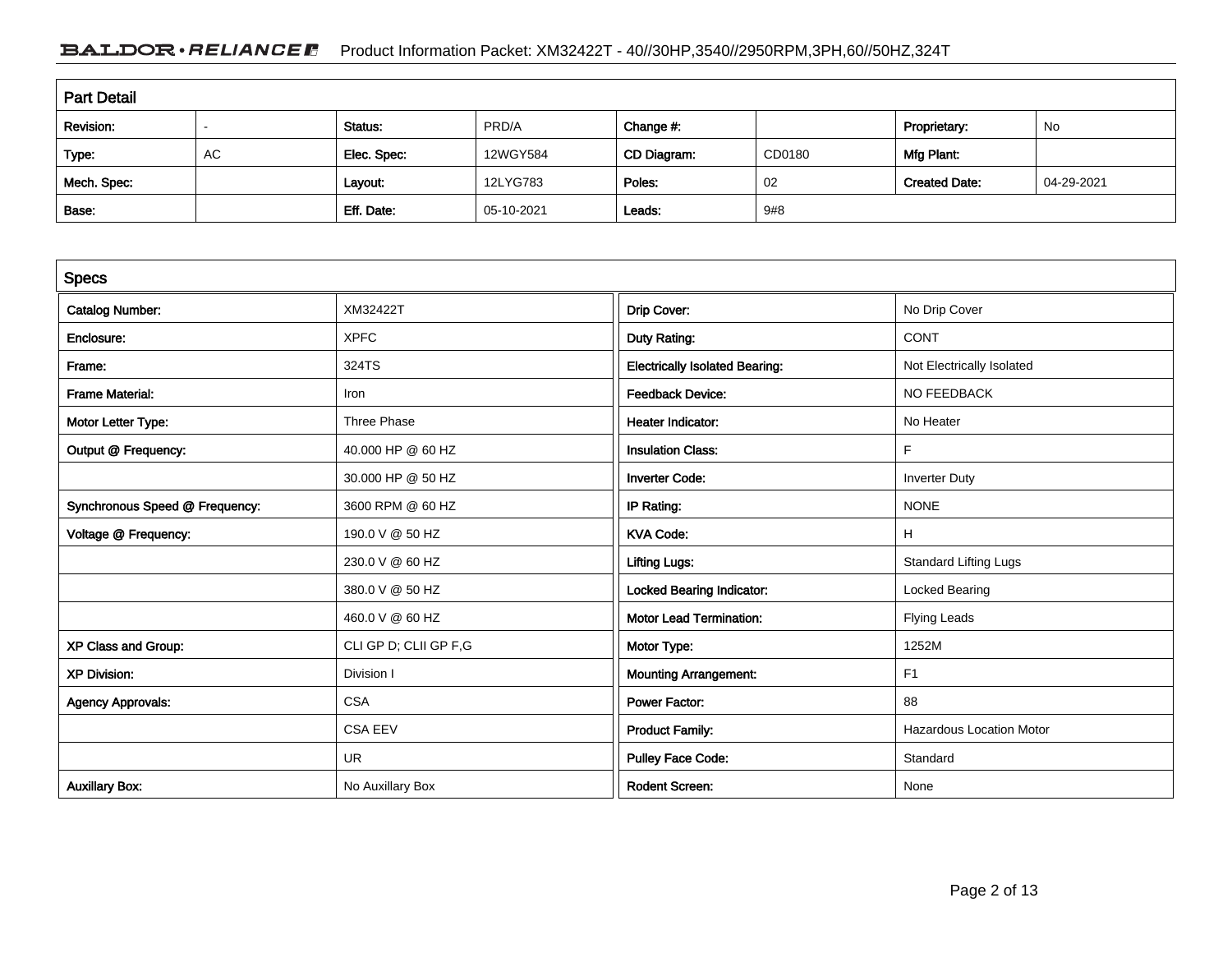| <b>Auxillary Box Lead Termination:</b> | None                    | <b>Shaft Ground Indicator:</b>     | No Shaft Grounding         |
|----------------------------------------|-------------------------|------------------------------------|----------------------------|
| <b>Base Indicator:</b>                 | Rigid                   | <b>Shaft Rotation:</b>             | Reversible                 |
| <b>Bearing Grease Type:</b>            | Polyrex EM (-20F +300F) | <b>Speed Code:</b>                 | Single Speed               |
| Blower:                                | None                    | <b>Motor Standards:</b>            | <b>NEMA</b>                |
| <b>Constant Torque Speed Range:</b>    | 6                       | <b>Starting Method:</b>            | Direct on line             |
| Current @ Voltage:                     | 41.000 A @ 380.0 V      | Thermal Device - Bearing:          | None                       |
|                                        | 45.000 A @ 460.0 V      | <b>Thermal Device - Winding:</b>   | Normally Closed Thermostat |
|                                        | 82.000 A @ 190.0 V      | <b>Vibration Sensor Indicator:</b> | No Vibration Sensor        |
|                                        | 90.000 A @ 230.0 V      | <b>Winding Thermal 1:</b>          | None                       |
|                                        | 98.000 A @ 208.0 V      | <b>Winding Thermal 2:</b>          | None                       |
| Design Code:                           | $\mathsf{A}$            | <b>XP Temp Code:</b>               | T <sub>3</sub> C           |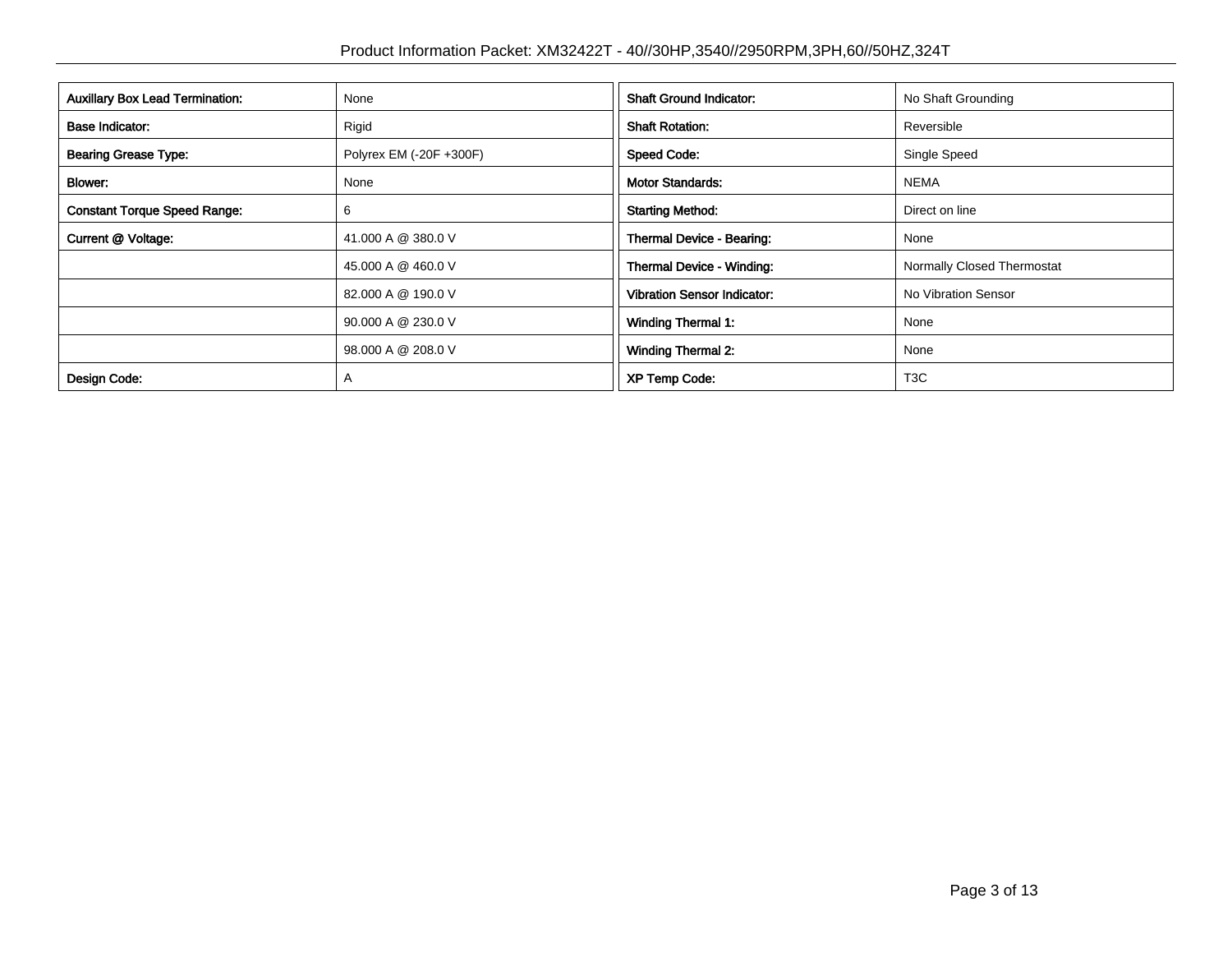## BALDOR · RELIANCE F Product Information Packet: XM32422T - 40//30HP,3540//2950RPM,3PH,60//50HZ,324T

| Nameplate NP0887XPSLEV |                         |              |                     |                      |                      |                               |                |  |               |  |
|------------------------|-------------------------|--------------|---------------------|----------------------|----------------------|-------------------------------|----------------|--|---------------|--|
|                        |                         |              |                     |                      |                      |                               |                |  |               |  |
| NO.                    |                         |              |                     |                      |                      | $CC$ 010A                     |                |  |               |  |
| <b>S/N</b>             |                         |              |                     |                      |                      |                               | TEMP CODE T3C  |  |               |  |
|                        | SPEC. 12-0000-2141      |              |                     |                      |                      |                               | INV.TYPE PWM   |  |               |  |
|                        | <b>CAT.NO. XM32422T</b> |              |                     |                      |                      | CHPFR $ 60$                   |                |  | CHP TO $90$   |  |
|                        | $HP$ 40//30             |              |                     |                      |                      |                               | CT HZ FROM $6$ |  | CT HZ TO $60$ |  |
|                        | VOLTS 230/460//190/380  |              |                     |                      |                      | VT HZ TO $60$<br>VT HZ FROM 6 |                |  |               |  |
|                        | AMPS 90/45//82/41       |              |                     | MAG CUR $24/12$      |                      |                               |                |  |               |  |
|                        | RPM 3540//2950          |              |                     |                      | $MX$ RPM 5400        |                               |                |  |               |  |
|                        | $HZ$ 60//50             | PH 3         | CL F                |                      | <b>NOM.EFF.</b> 92.4 |                               |                |  |               |  |
| <b>SER.F.</b> 1.00     |                         | <b>DES</b> A |                     | $SL HZ$ <sub>1</sub> |                      | $WK2$ 4.07                    |                |  |               |  |
| <b>FRAME 324TS</b>     |                         |              | RATING 40C AMB-CONT |                      |                      |                               |                |  |               |  |
|                        | NEMA MG-1 PART 5, IP54  |              |                     |                      |                      |                               |                |  |               |  |
|                        | 1.15 SF ON SINE WAVE    |              |                     |                      |                      |                               |                |  |               |  |
|                        |                         |              |                     |                      |                      |                               |                |  |               |  |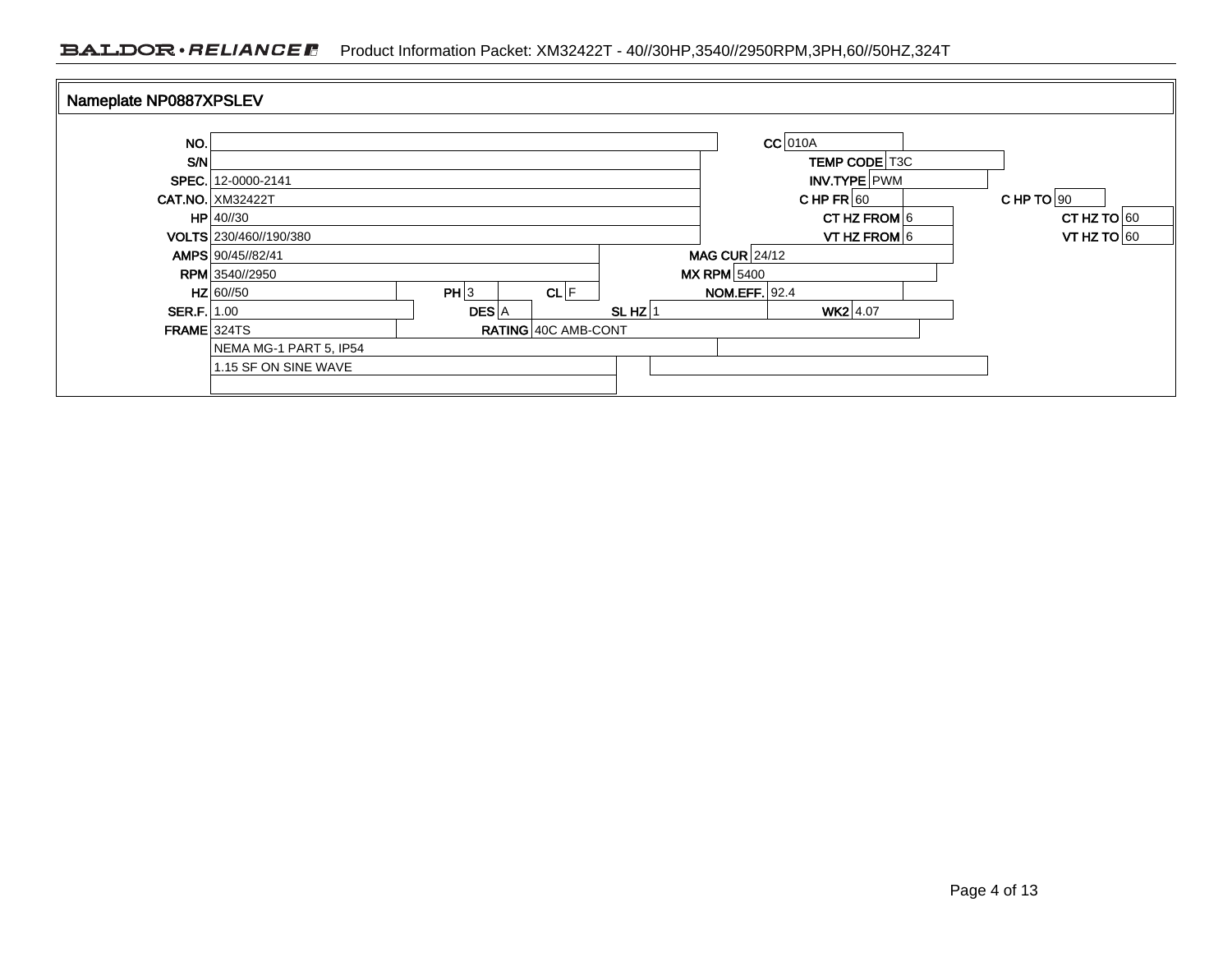| <b>Parts List</b>  |                                          |          |
|--------------------|------------------------------------------|----------|
| <b>Part Number</b> | Description                              | Quantity |
| SA393382           | SA 12-0000-2141                          | 1.000 EA |
| RA384026           | RA 12-0000-2141                          | 1.000 EA |
| LB1115N            | LABEL, LIFTING DEVICE (ON ROLLS)         | 1.000 EA |
| <b>LB1119N</b>     | <b>WARNING LABEL</b>                     | 1.000 EA |
| LC0181             | <b>CONNECTION LABEL</b>                  | 1.000 EA |
| NP0887XPSLEV       | SS XP INV UL CSA-EEV CC CL-I GP-D        | 1.000 EA |
| 85XU0407S04        | 4X1/4 U DRIVE PIN STAINLESS              | 2.000 EA |
| 85XU0407S04        | 4X1/4 U DRIVE PIN STAINLESS              | 4.000 EA |
| MN416A01           | TAG-INSTAL-MAINT no wire (2100/bx) 4/22  | 1.000 EA |
| LB1073             | ALUM XP CAUTION LABEL                    | 1.000 EA |
| 12FH1001A01        | FAN HOUSING 312 EXPLOSION PROOF MOTORS   | 1.000 EA |
| HW1001A31          | LOCKWASHER 5/16, ZINC PLT.591 OD, .319 I | 3.000 EA |
| 10XN3118K12        | 5/16-18 X .75 GRADE 5, ZINC PLATED       | 3.000 EA |
| 10FN3001A02        | 310 FAN, PLASTIC 2.000 DIA. BORE         | 1.000 EA |
| HW2500A25          | WOODRUFF KEY USA #1008 #BLOW CARBON STEE | 1.000 EA |
| MJ1000A02          | GREASE, POLYREX EM EXXON                 | 0.200 LB |
| 12EP1705A01        | ENDPLATE, MACH. 312 - EXPLOSION PROOF 31 | 1.000 EA |
| HA3051A03          | 1/2-13X2.75 BLT GR8 1.75 TO E NC F/S     | 4.000 EA |
| HW1001A50          | LOCKWASHER 1/2, ZINC PLT, 879 OD, .509 I | 4.000 EA |
| HW5100A13          | W4627-047 WVY WSHER                      | 1.000 EA |
| HW4500A20          | 1/8NPT SL PIPE PLUG                      | 1.000 EA |
| HW4500A20          | 1/8NPT SL PIPE PLUG                      | 1.000 EA |
| 12EP1706A01        | ENDPLATE, MACH. 312 - EXPLOSION PROOF 31 | 1.000 EA |
| HW1001A50          | LOCKWASHER 1/2, ZINC PLT, 879 OD, .509 I | 4.000 EA |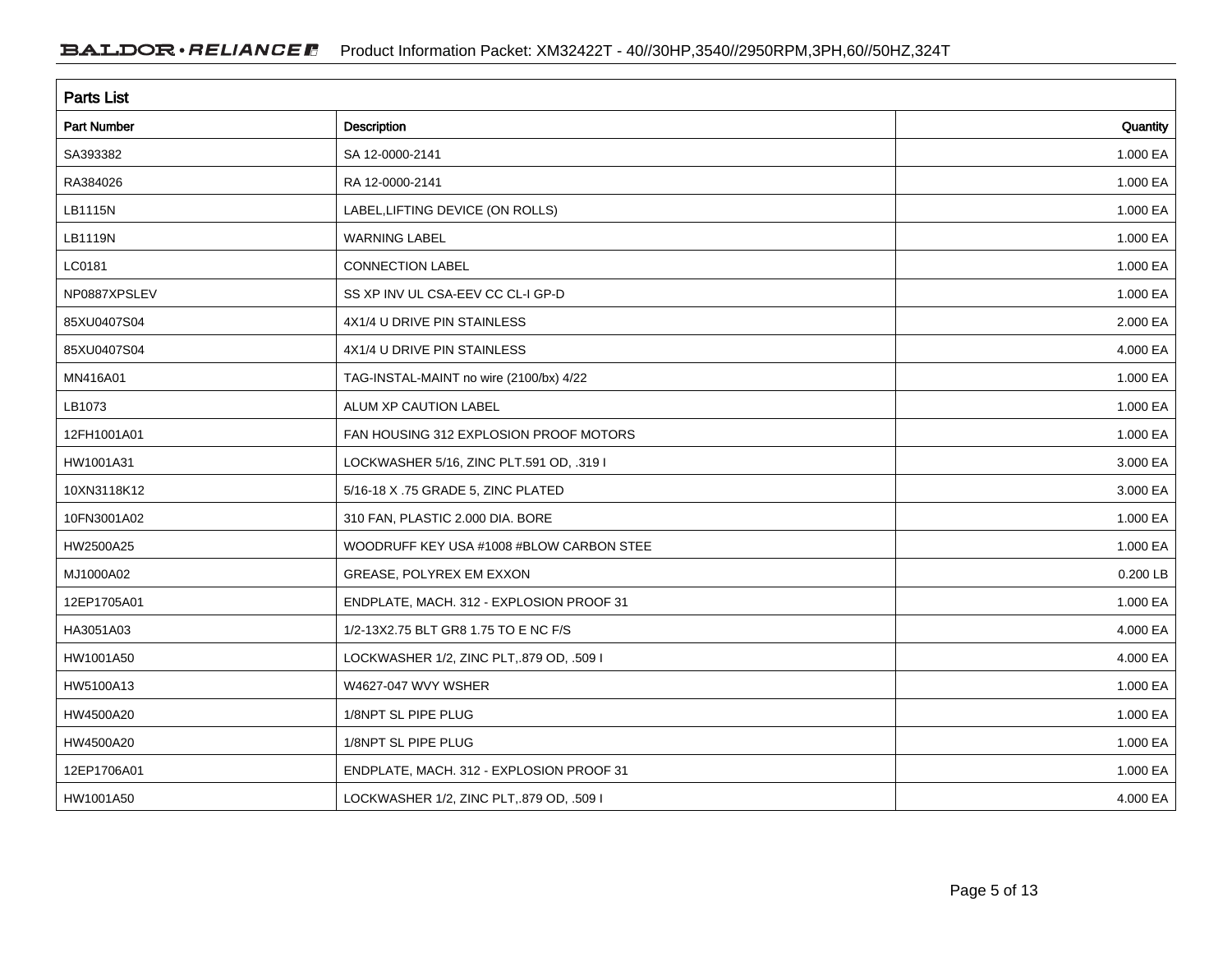| <b>Parts List (continued)</b> |                                           |          |
|-------------------------------|-------------------------------------------|----------|
| <b>Part Number</b>            | <b>Description</b>                        | Quantity |
| HA3051A03                     | 1/2-13X2.75 BLT GR8 1.75 TO E NC F/S      | 4.000 EA |
| 10XN3118K40                   | 5/16-18 X 2.75" HEX HD, GRADE 5           | 4.000 EA |
| HW1001A31                     | LOCKWASHER 5/16, ZINC PLT.591 OD, .319 I  | 4.000 EA |
| HW4500A20                     | 1/8NPT SL PIPE PLUG                       | 1.000 EA |
| HW4500A20                     | 1/8NPT SL PIPE PLUG                       | 1.000 EA |
| 12CB1001A01                   | K.O.BOX, MACH X-PROOF, 1.50 NPT HOLE      | 1.000 EA |
| 10XN3118K16                   | 5/16-18 X 1' GRADE #5, STL, ZINC PLATE    | 4.000 EA |
| HW1001A31                     | LOCKWASHER 5/16, ZINC PLT.591 OD, .319 I  | 4.000 EA |
| WD1000B25                     | GND LUG, BURNDY L125HP OR T&B L125HP-BB   | 1.000 EA |
| 19XW3118G08                   | .31-18X.50, HEX WSHR HD, TAPTITE 2, GREEN | 1.000 EA |
| 12CB1501A01                   | COND.BOX LID, MACH., X-PROOF, 310,312     | 1.000 EA |
| 10XN3816K20                   | 3/8-16 X 1.25 HEX HD CAP GRADE 5          | 6.000 EA |
| HW1001A38                     | LOCKWASHER 3/8, ZINC PLT .688 OD, .382 I  | 6.000 EA |
| MG1025G29                     | WILKOFAST, 789.229, DARK CHARCOAL GRAY    | 0.125 GA |
| 14PA1000                      | PACKAGING 314 GROUP COMBINED PRINT        | 1.000 EA |
| HW2501H18                     | KEY, 1/2 SQ X 2.000                       | 1.000 EA |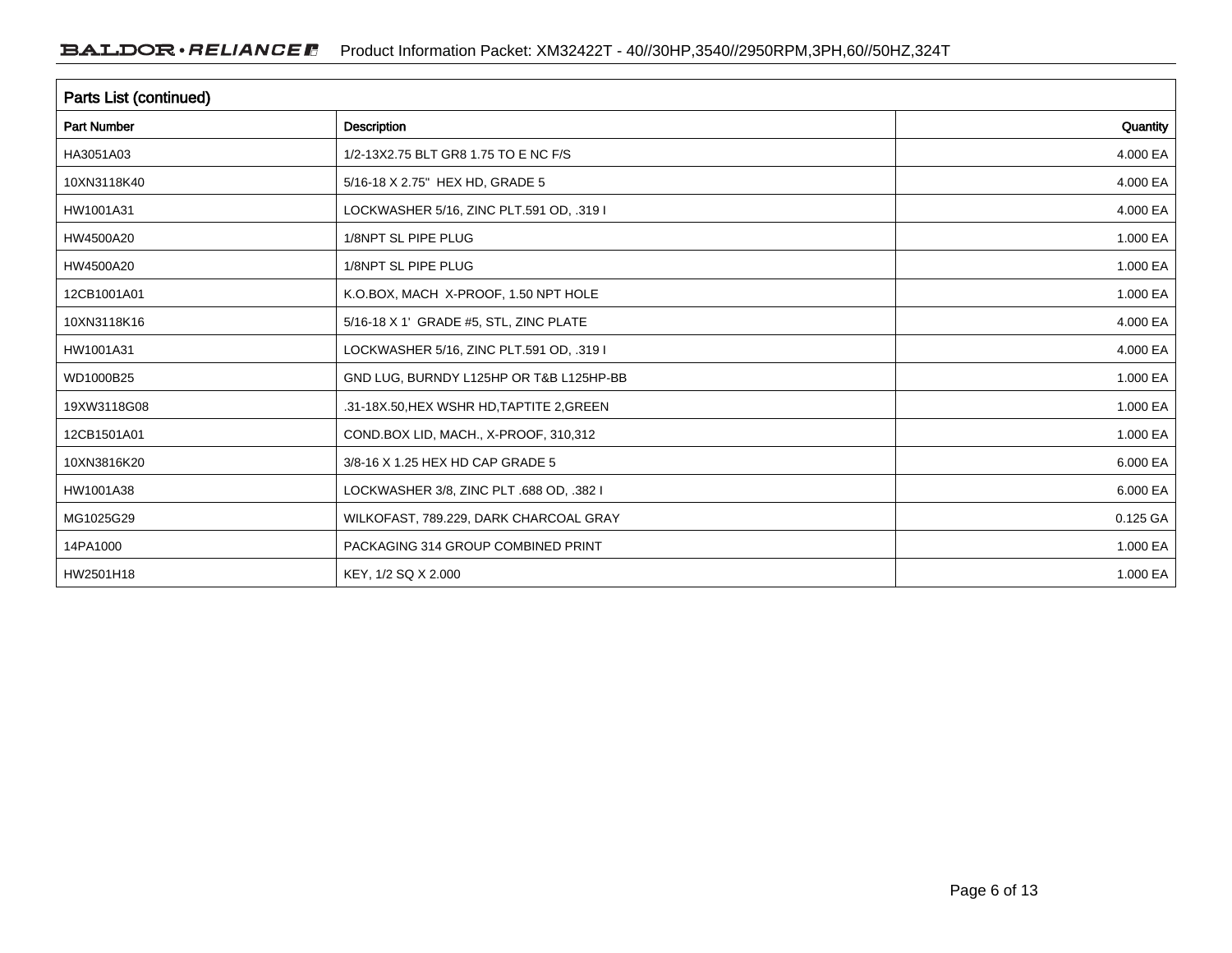#### **AC Induction Motor Performance Data**

Record # 66216Typical performance - not guaranteed values

| <b>Winding: 12WGY584-R006</b><br><b>Type: 1252M</b> |                   |              | <b>Enclosure: XPFC</b>                          |                |
|-----------------------------------------------------|-------------------|--------------|-------------------------------------------------|----------------|
| <b>Nameplate Data</b>                               |                   |              | 460 V, 60 Hz:<br><b>High Voltage Connection</b> |                |
| <b>Rated Output (HP)</b>                            |                   | 40           | <b>Full Load Torque</b>                         | 59.2 LB-FT     |
| <b>Volts</b>                                        |                   | 230/460      | <b>Start Configuration</b>                      | direct on line |
| <b>Full Load Amps</b>                               |                   | 90/45        | <b>Breakdown Torque</b>                         | 250 LB-FT      |
| <b>R.P.M.</b>                                       |                   | 3540         | <b>Pull-up Torque</b>                           | 85.8 LB-FT     |
| Hz                                                  | 60 Phase          | 3            | <b>Locked-rotor Torque</b>                      | 118 LB-FT      |
| <b>NEMA Design Code</b>                             | A KVA Code        | н            | <b>Starting Current</b>                         | 325 A          |
| Service Factor (S.F.)                               |                   |              | <b>No-load Current</b>                          | 11.7A          |
| <b>NEMA Nom. Eff.</b>                               | 92.4 Power Factor | 88           | Line-line Res. $@$ 25 $°C$                      | $0.12 \Omega$  |
| <b>Rating - Duty</b>                                |                   | 40C AMB-CONT | Temp. Rise @ Rated Load                         | $59^{\circ}$ C |
|                                                     |                   |              | <b>Locked-rotor Power Factor</b>                | 20.8           |
|                                                     |                   |              | <b>Rotor inertia</b>                            | 4.07 LB-FT2    |

### **Load Characteristics 460 V, 60 Hz, 40 HP**

| % of Rated Load     | 25   | 50   | 75   | 100  | 125  | 150  |
|---------------------|------|------|------|------|------|------|
| <b>Power Factor</b> | 67   | 83   | 89   | 90   | 91   | 91   |
| Efficiency          | 84.6 | 90.4 | 91.9 | 92.6 | 92   | 91.5 |
| <b>Speed</b>        | 3587 | 3574 | 3561 | 3548 | 3533 | 3518 |
| Line amperes        | 16.4 | 24.7 | 34.4 | 44.7 | 55.9 | 67.4 |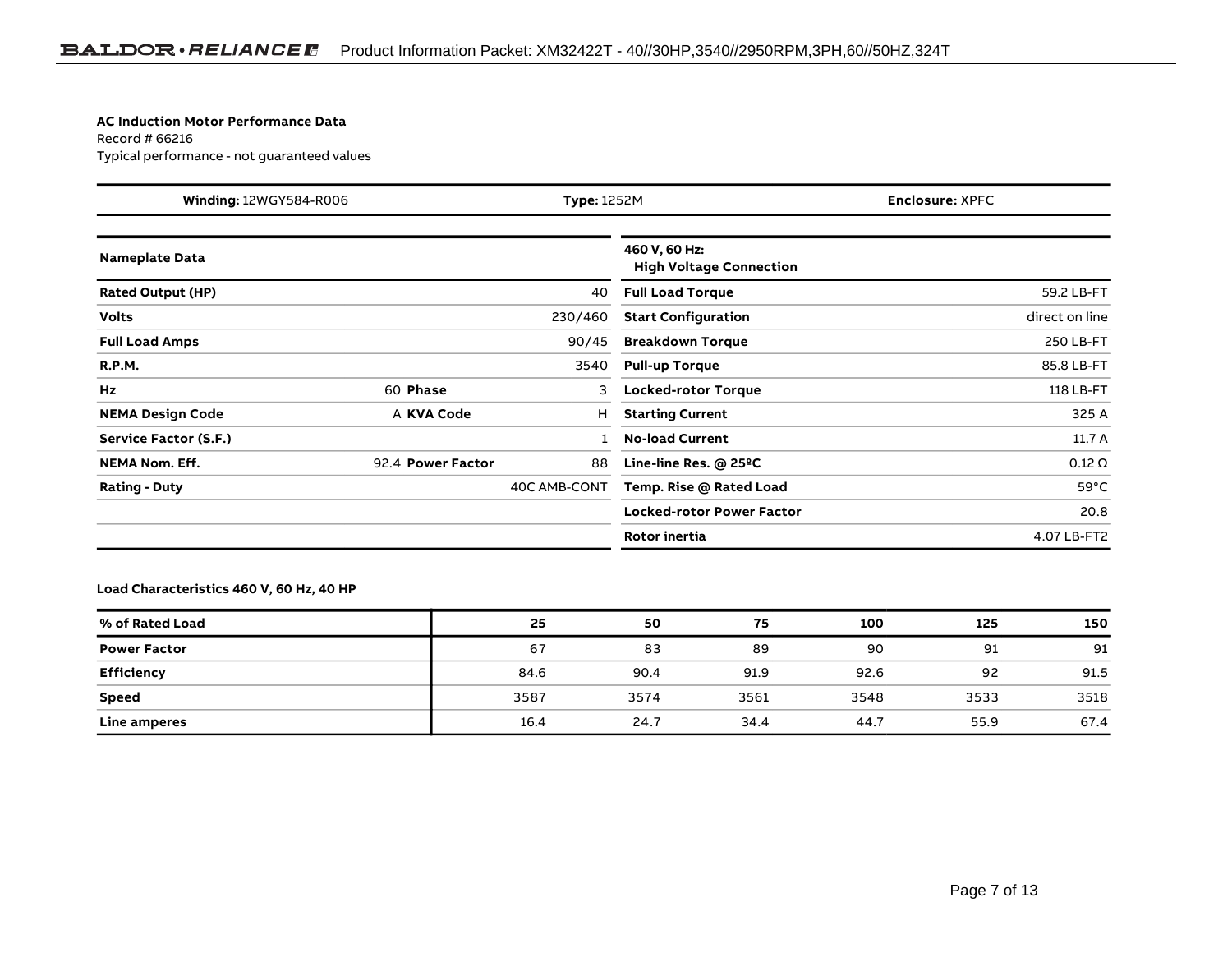

Performance Graph at 460V, 60Hz, 40.0HP Typical performance - Not guaranteed values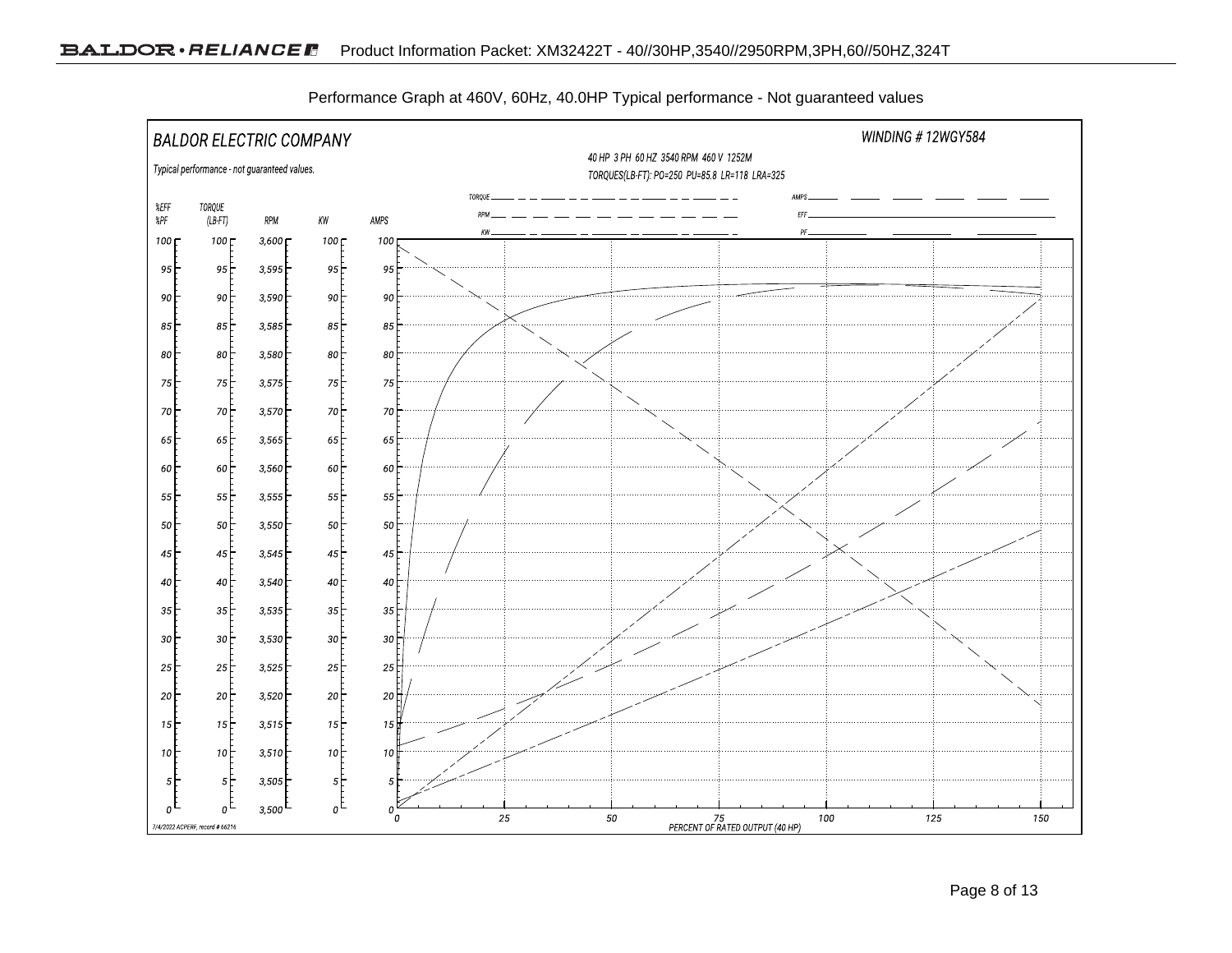#### **AC Induction Motor Performance Data**

Record # 75686Typical performance - not guaranteed values

| <b>Winding: 12WGY584-R003</b> |                   | <b>Type: 1252M</b> |                                                 | <b>Enclosure: XPFC</b> |
|-------------------------------|-------------------|--------------------|-------------------------------------------------|------------------------|
| Nameplate Data                |                   |                    | 380 V, 50 Hz:<br><b>High Voltage Connection</b> |                        |
| <b>Rated Output (HP)</b>      |                   | 40//30             | <b>Full Load Torque</b>                         | 53.34 LB-FT            |
| <b>Volts</b>                  |                   | 230/460//190/380   | <b>Start Configuration</b>                      | direct on line         |
| <b>Full Load Amps</b>         |                   | 90/45//82/41       | <b>Breakdown Torque</b>                         | 243 LB-FT              |
| <b>R.P.M.</b>                 |                   | 3540//2950         | <b>Pull-up Torque</b>                           | 91.37 LB-FT            |
| Hz                            | $60//50$ Phase    | 3                  | <b>Locked-rotor Torque</b>                      | 126 LB-FT              |
| <b>NEMA Design Code</b>       | A KVA Code        | н                  | <b>Starting Current</b>                         | 319 A                  |
| <b>Service Factor (S.F.)</b>  |                   |                    | <b>No-load Current</b>                          | 11.51 A                |
| <b>NEMA Nom. Eff.</b>         | 92.4 Power Factor | 88                 | Line-line Res. @ 25°C                           | $0.125 \Omega$         |
| <b>Rating - Duty</b>          |                   | 40C AMB-CONT       | Temp. Rise @ Rated Load                         | $51^{\circ}$ C         |
| S.F. Amps                     |                   |                    | Temp. Rise @ S.F. Load                          | $62^{\circ}$ C         |
|                               |                   |                    | <b>Locked-rotor Power Factor</b>                | 23.5                   |
|                               |                   |                    | Rotor inertia                                   | 4.07 LB-FT2            |

### **Load Characteristics 380 V, 50 Hz, 30 HP**

| % of Rated Load     | 25    | 50    | 75   | 100   | 125   | 150   |
|---------------------|-------|-------|------|-------|-------|-------|
| <b>Power Factor</b> | 64    | 82    | 88   | 90    | 91    | 91    |
| <b>Efficiency</b>   | 85.1  | 90.6  | 92   | 92.6  | 91.9  | 91.3  |
| <b>Speed</b>        | 2988  | 2977  | 2965 | 2954  | 2941  | 2928  |
| Line amperes        | 15.53 | 22.84 | 31.5 | 40.78 | 50.89 | 61.21 |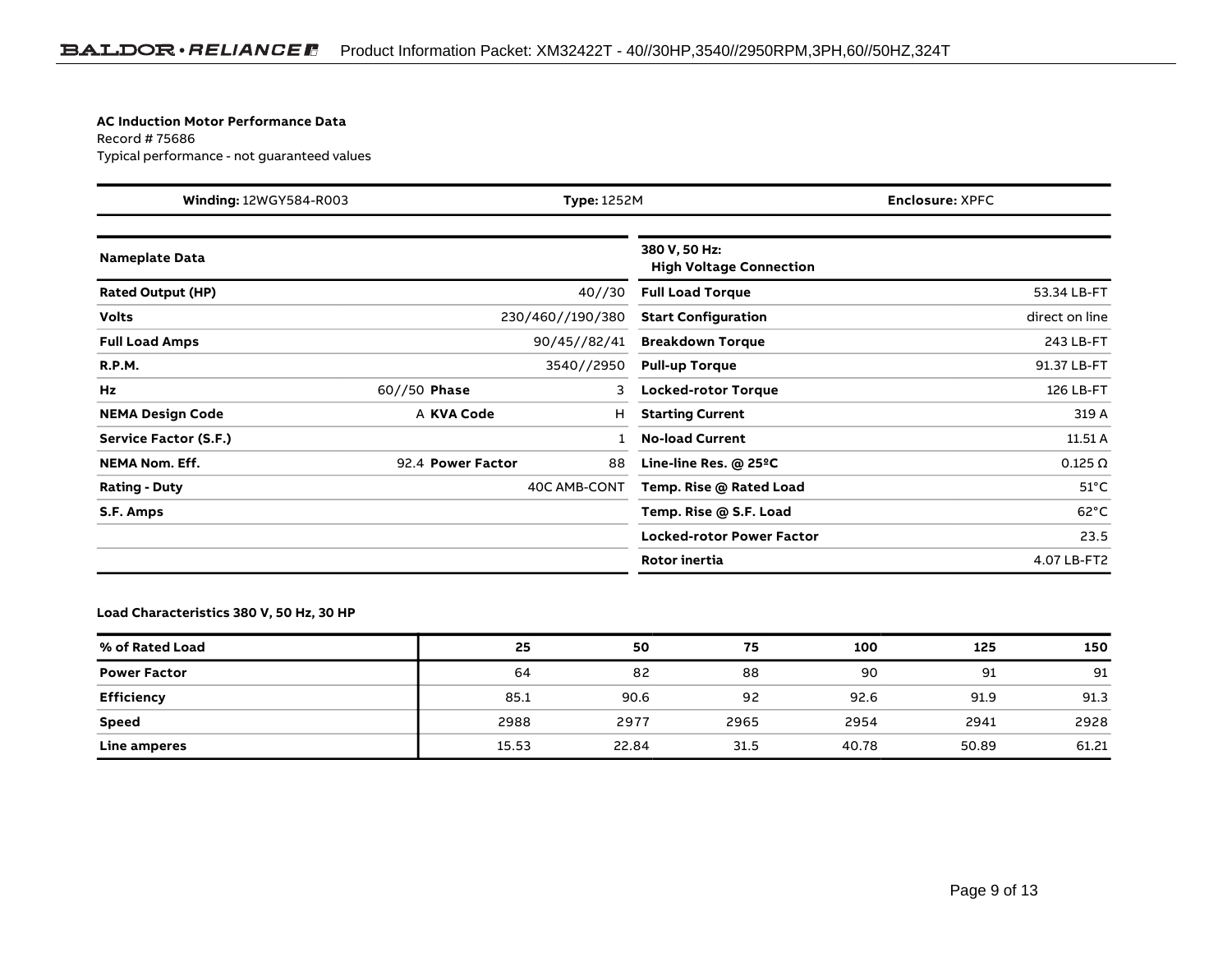

Performance Graph at 380V, 50Hz, 30.0HP Typical performance - Not guaranteed values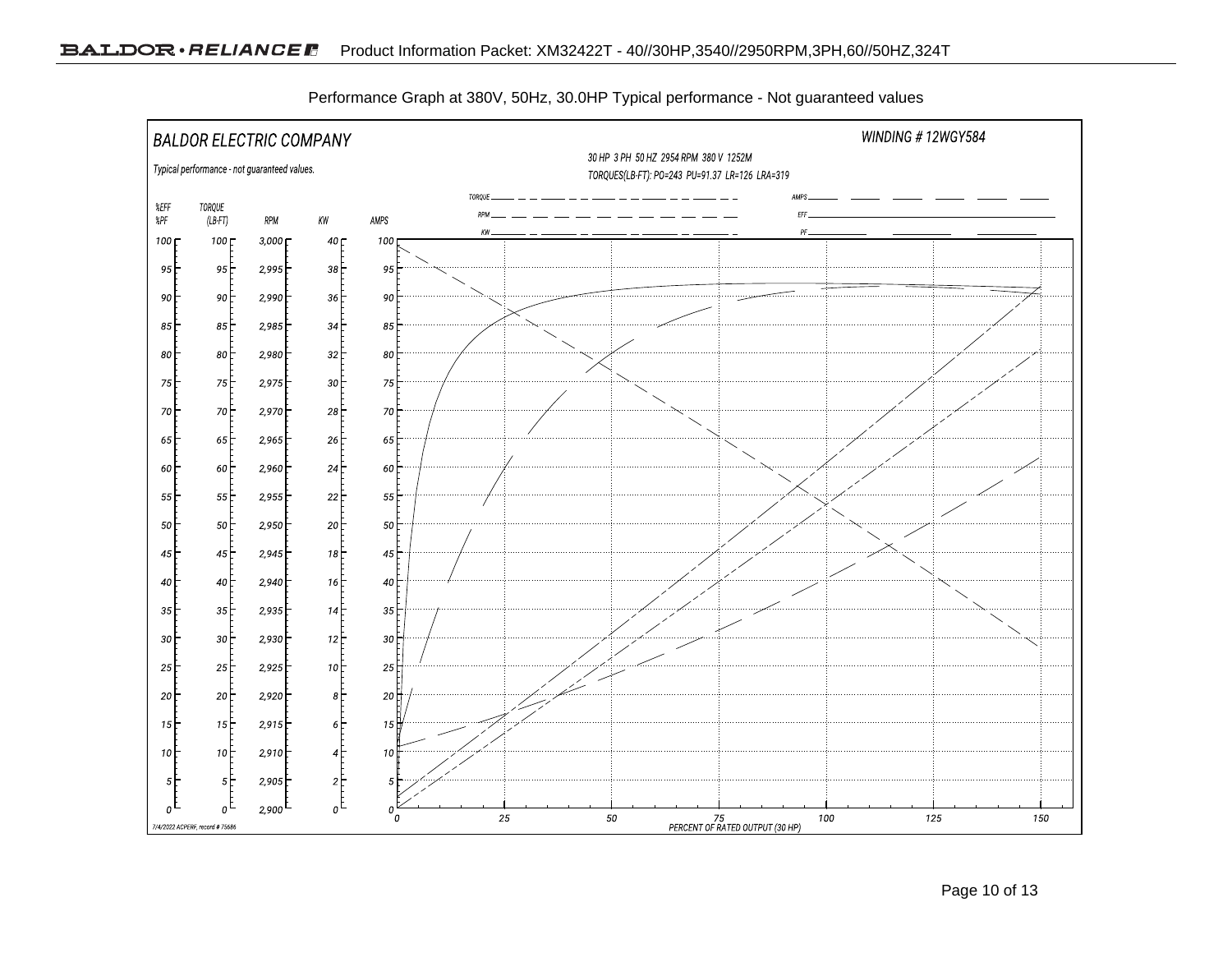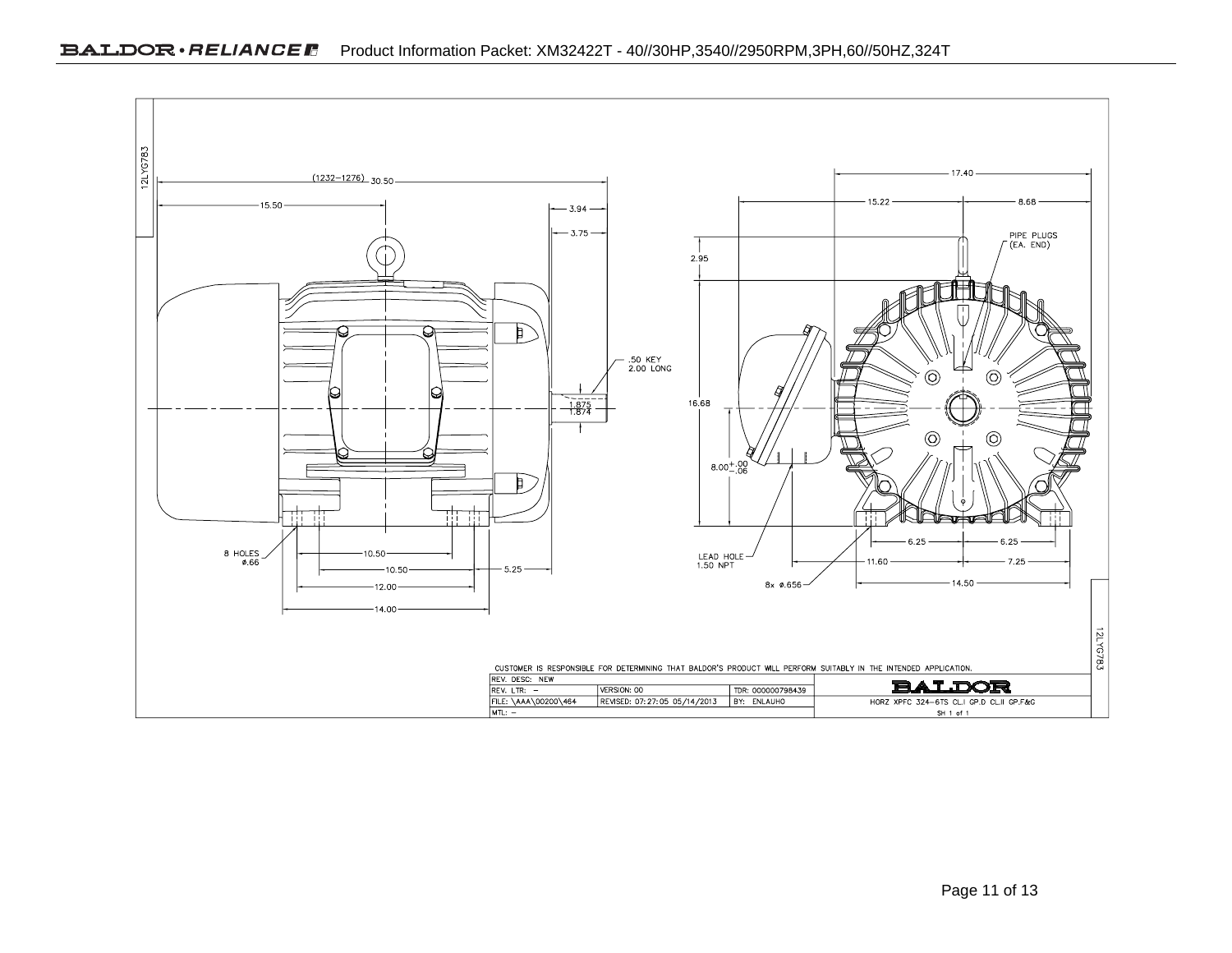